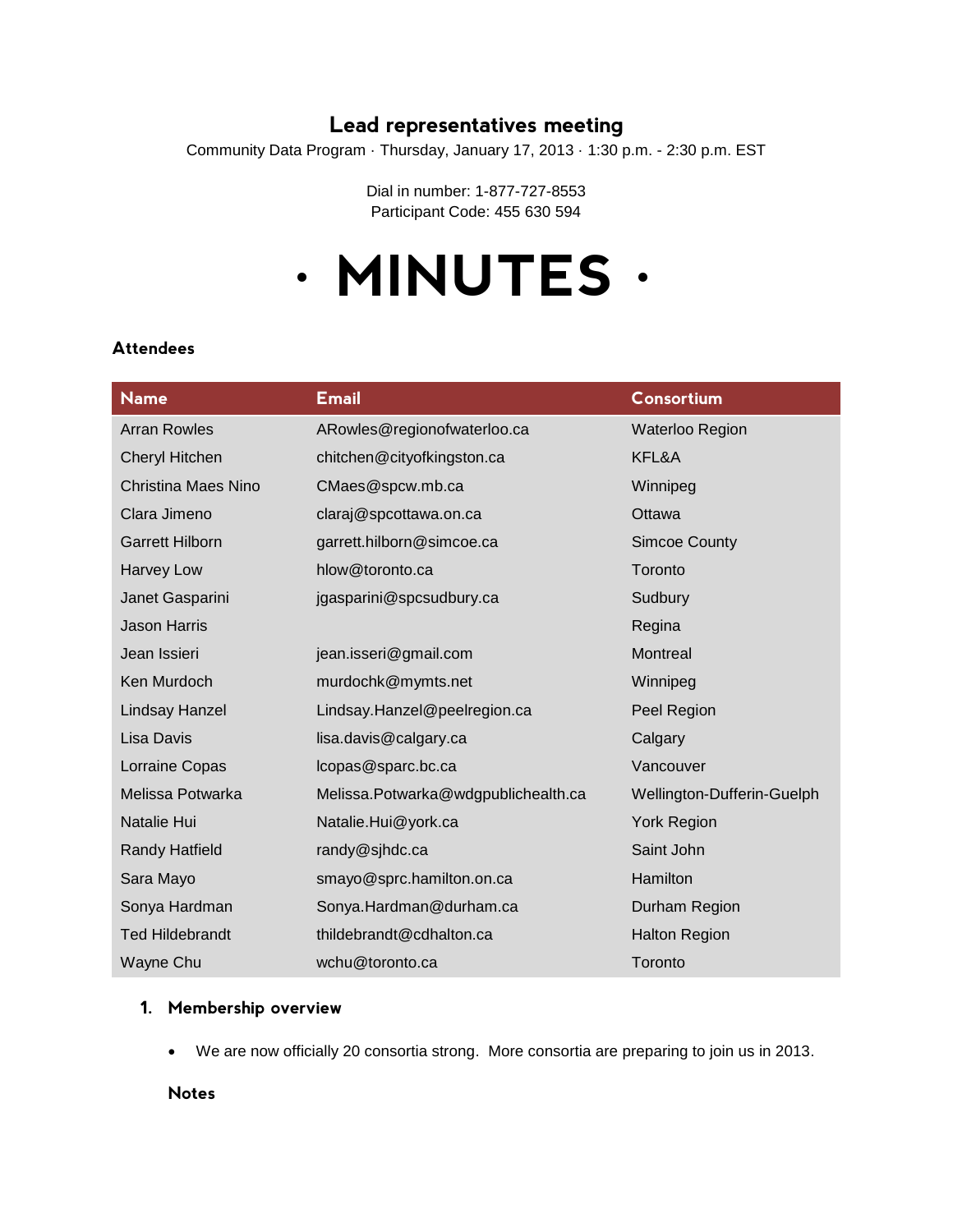- We are seeking one new Steering Committee member for the face-to-face meeting in April (see http://communitydata.ca/steering for details on the role of the Steering Committee).
- Steering committee has met three times—twice by email

#### **2. Orientation and training**

- Orientations cover (1) how the program works, and (2) how to use communitydata.ca. Several consortia have had formal orientations. We encourage those who wish to have an orientation book one with Brendan.
- Beyond 20/20 training resources (video tutorials) are available on the Beyond 20/20 website at this URL: http://www5.beyond2020.com/index.php/Table/Browser/. We have also written a blog entry explaining Beyond 20/20 and the  $\pm \nu \pm$  format. It provides a link to the video tutorials and recommends which ones to view. If you have specific questions, feel free to ask Brendan.
- In order to prevent people missing out from time-specific Envision training sessions, we plan instead to create training videos, in a similar style as the Beyond 20/20 videos. This will allow users to view training resources at their leisure and pace. These will be available early in the spring of 2013. In addition, we will notify Leads and write a blog entry encouraging interested users to attend Environics Analytics' open access webinars on Envision.

#### **Notes**

- Toronto to provide training material to CDP Team, CDP Team to post on communitydata.ca
- CDP Team to ensure French-language training is made available
- CDP Team to provide training materials for Envision—including instructions for uploading custom geographies
- Montreal is interested in GéoClip

#### **3. New data products are available**

- All data products identified in Schedule B (June 30 2012) have been assembled by the program team and are available in the Catalogue. There is also a blog post on this subject.
- Orders have been initiated on most of the remaining products identified in Schedule B for 2012. These will be in the catalogue by the end of March 2013.
- Exceptions include:
	- $\circ$  Taxfiler data, which we are attempting to acquire directly from CRA as quickly as possible, in order to circumvent the Canada Post-related contractual process that is preventing us from ordering these data directly from Statistics Canada
	- o Standard Census tables at custom geographies. We are still collecting custom geography boundary files from consortia (to be discussed under item 5).

#### **Notes**

- Note: Keep each other informed as we explore the TransUnion data
- In March, Toronto Star may report on work done by City of Toronto using TransUnion data
- CDP Team to look into re-enabling the online forum tool to discuss TU data use